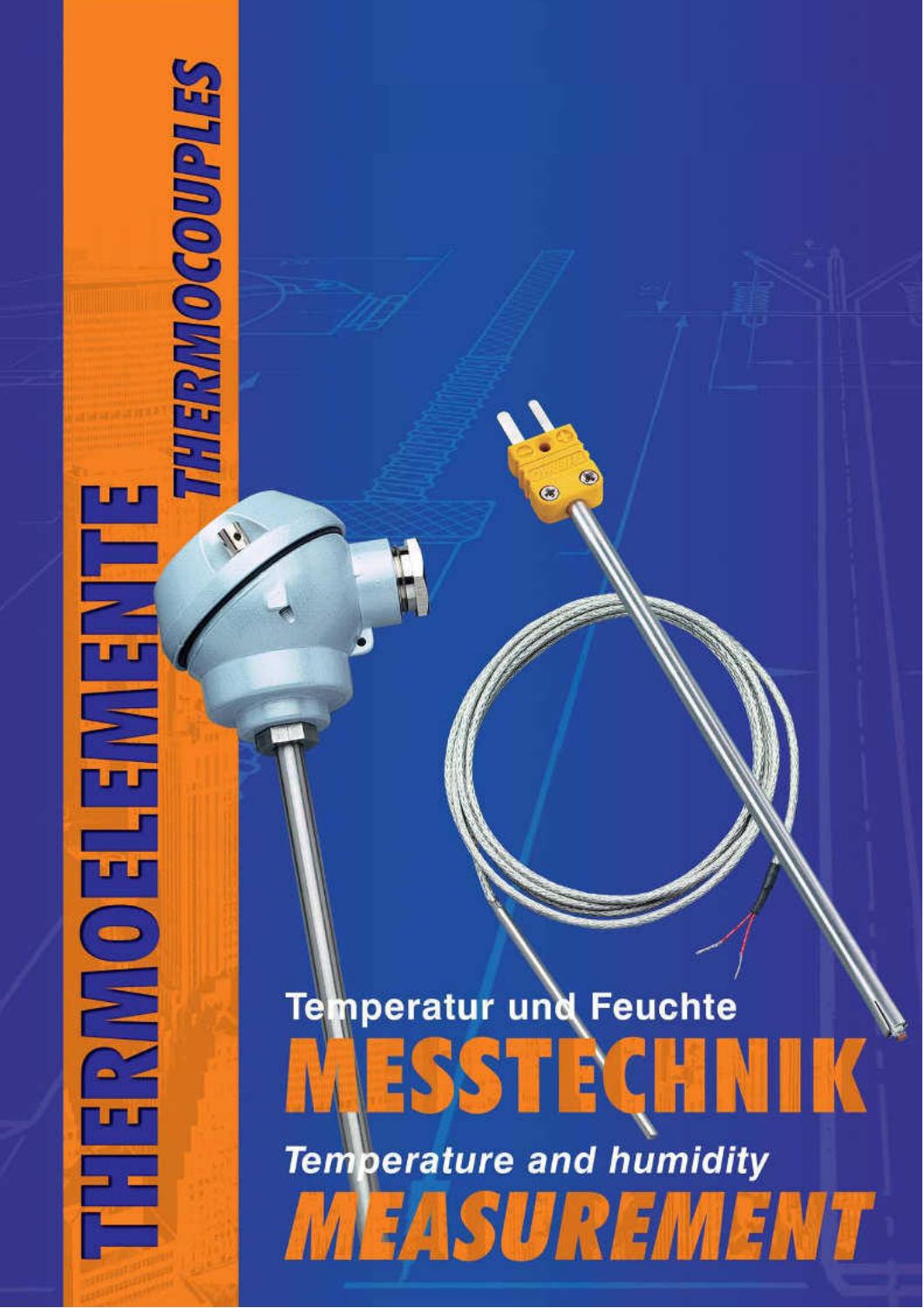

|  | Elemente und ihre Bezeichnungen nach Norm    |  |
|--|----------------------------------------------|--|
|  | Elements and their descriptions acc. to norm |  |

| Element<br>element             | Typ<br>type | Norm<br>norm     |
|--------------------------------|-------------|------------------|
| NiCr-Ni                        | K           | IEC 584-1        |
| Fe-CuNi                        | L           | DIN 43710        |
| Fe-CuNi                        | J           | IEC 584-1        |
| Cu-CuNi                        | U           | <b>DIN 43710</b> |
| Cu-CuNi                        | T           | IEC 584-1        |
| NiCr-CuNi                      | F           | IEC 584-1        |
| PtRh-Pt                        | S           | IEC 584-1        |
| 90% Pt.<br>10% Rh -<br>100% Pt |             |                  |
| PtRh-Pt                        | R           | IEC 584-1        |



#### Aufbau und Wirkung:

Zwei Drähte aus unterschiedlichen Metallen oder Metalllegierungen werden an einem Ende miteinander verschweißt ("heißes Ende"). Die Schweißstelle wird Messstelle genannt, während die freien Enden des Thermopaares als Vergleichsstelle bezeichnet werden. Durch Veränderung der Temperatur an der Messstelle (gegenüber der Vergleichsstelle) entsteht an der Vergleichsstelle (kaltes Ende) eine Spannung – die Thermospannung.

Die freien Enden werden durch isolierte Drähte oder Leitungen mit dem Auswertegerät (z. B. elektronisches Messgerät) verbunden.

Die Thermospannung wird von den Werkstoffen der Thermopaarung und der Temperaturdifferenz zwischen Messstelle und Vergleichsstelle bestimmt. Die Temperatur an der Vergleichsstelle muss während der Temperaturmessung immer konstant sein. Wenn dies nicht garantiert werden kann, so muss die Vergleichsstelle mittels Thermo- oder Ausgleichsleitung in eine Zone konstanter Temperatur gebracht werden, das Thermopaar wird also bis zur Vergleichsstelle "verlängert".

Zur Bestimmung der Temperatur an der Messstelle muss die Vergleichsstellentemperatur bekannt sein. Es ist zu beachten, dass die Thermoleitung aus Thermomaterial hergestellt ist (z. B. NiCr-Ni), während die Ausgleichsleitung aus einem Ersatzmaterial bestehen kann, das aber bis zu einer Temperatur von 200°C thermoelektrisch äquivalent ist. Zu jedem Thermopaar darf nur die aus dem passendem Material bestehende Ausgleichs-/Thermoleitung verwendet werden.

Die Grundwerte der einzelnen Thermopaarungen sind in Grundwertreihen festgelegt und in den Normblättern DIN 43710 sowie IEC 584-1 aufgeführt. Die zulässigen Abweichungen (Grenzabweichungen) für Thermopaare nach IEC 584-1 sind in der Norm IEC 584-2 angegeben. An die Elemente werden durch diese Normblätter bestimmte Anforderungen in Bezug auf Zusammensetzung, Reinheit und Verarbeitung gestellt. Die Anforderungen für die Verbindungsleitungen (zwischen Thermopaar und Anzeigegerät) sind in den Vorschriften für isolierte Leitungen in Starkstromanlagen (VDE 0250) festgeschrieben. Für die genormten Ausgleichsleitungen gelten die Vorschriften nach DIN 43713 und 43714.

#### Structure and operation:

Two wires made from different metals or metal alloys are welded at one end (hot end). The welded joint is called the measuring point and the free ends of the thermocouple are designated as the reference junction. By changing the temperature of the measuring point (compared to the reference junction) a voltage called thermo-voltage at the reference junction (cold end) arises. The free ends are connected to the measuring instrument by insulated wires. The thermo-voltage depends on the material of the thermo-wires and on the temperature difference between the measuring point and the reference junction. The temperature at the reference junction has to be kept constant during the measurement. If this cannot be guaranteed, the reference junction has to be located in a zone of constant temperature and must be connected to the measuring point by a thermo-cable or a compensating cable. Thus, the thermocouple is "extended" up to the reference point.

To determine the temperature of the measuring point, the reference temperature has to be known. Note that the thermo-cable is made of a thermomaterial, such as NiCr-Ni, while the compensating cable may consist of a substitute material. The compensating cable delivers the same thermovoltage as the thermocouple up to  $+200^{\circ}$ C. Note that for any thermocouple only compensating cables and thermo-cables of the appropriate materials should be used. The basic values of the thermo-voltage are defined in socalled basic sequences which are listed in the standards DIN 43710 and IEC 584-1. The maximum permissible variations (tolerances) for thermocouples according to IEC 584-1 are specified in standard IEC 584-2. These standards also define specific requirements in regard to the material composition, purity and processing. The requirements on cables connecting the thermocouple with a display are specified in the standard VDE 0250 which concerns insulated cables for power systems. The standards valid for the compensating cables are DIN 43713 and 43714.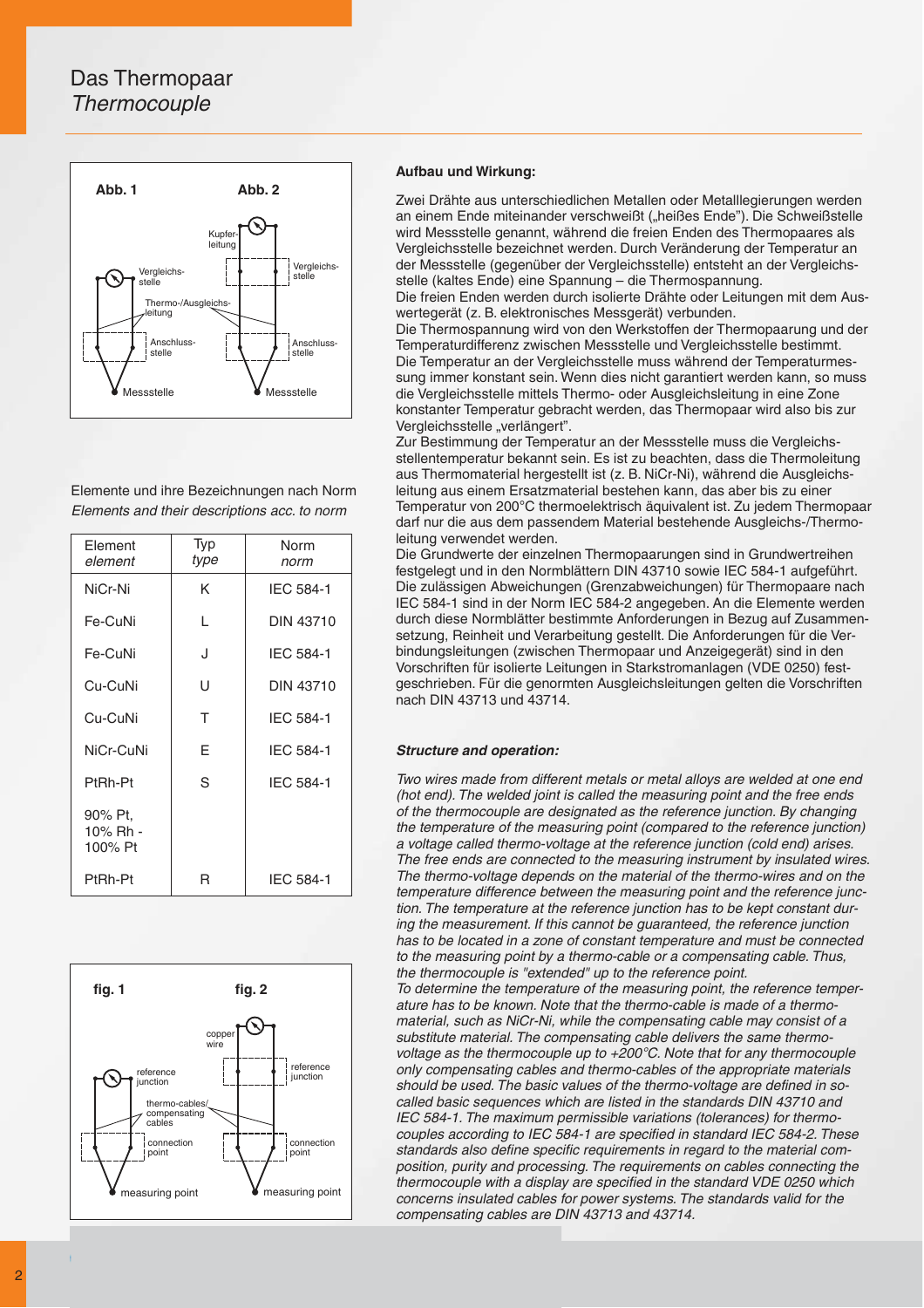# **Thermoelemente Thermocouples**

| Typ<br>type                                                                                                                 | L                                                                                                   | J                                   | Κ                                    | N                                     | ${\sf s}$                                                                    | B                                                                                                     | T                                   |
|-----------------------------------------------------------------------------------------------------------------------------|-----------------------------------------------------------------------------------------------------|-------------------------------------|--------------------------------------|---------------------------------------|------------------------------------------------------------------------------|-------------------------------------------------------------------------------------------------------|-------------------------------------|
| Element<br>element                                                                                                          | (Fe-CuNi)                                                                                           | (Fe-CuNi)                           | (NiCr-Ni)                            | (NiCrSi-NiSi)                         | $(Pt-Rh10)$                                                                  | (Pt30Rh-<br>Pt6Rh)                                                                                    | (Cu-CuNi)                           |
| Norm<br>norm                                                                                                                | <b>DIN 43710</b>                                                                                    | <b>IEC 584</b>                      | <b>IEC 584</b>                       | <b>IEC 584</b>                        | <b>IEC 584</b>                                                               | <b>IEC 584</b>                                                                                        | <b>IEC 584</b>                      |
| Höchste zulässige<br>Dauerbetriebs-<br>temperatur in Luft<br>max. permissible<br>continuous operating<br>temperature in air | $+700^{\circ}$ C                                                                                    | $+750^{\circ}$ C                    | $+1200^{\circ}$ C                    | $+1200^{\circ}$ C                     | $+1600^{\circ}$ C                                                            | $+1700^{\circ}$ C                                                                                     | $+350^{\circ}$ C                    |
| Zulässige Grenzabweichung DT<br>permissible tolerance DT                                                                    |                                                                                                     |                                     |                                      |                                       |                                                                              |                                                                                                       |                                     |
| für Klasse 1 (in K)<br>for class $1$ (in K)                                                                                 | ±3.0                                                                                                | ±1.5                                | ±1.5                                 | ±1.5                                  | ±1.0                                                                         |                                                                                                       | ±0.5                                |
| im Temperaturbereich<br>in temperature range                                                                                | $+100^{\circ}$ C<br>$+700^{\circ}$ C                                                                | $-40^{\circ}$ C<br>$+750^{\circ}$ C | $-40^{\circ}$ C<br>$+1000^{\circ}$ C | $-40^{\circ}$ C<br>$+1000^{\circ}$ C  | $0^{\circ}$ C<br>$+1600^{\circ}$ C                                           |                                                                                                       | $-40^{\circ}$ C<br>$+350^{\circ}$ C |
| für Klasse 2 (in K)<br>for class $2$ (in $K$ )                                                                              | ±3.0                                                                                                | ±2.5                                | ±2.5                                 | ±2.5                                  | ±1.5                                                                         | ±1.5                                                                                                  | ±1.0                                |
| im Temperaturbereich<br>in temperature range                                                                                | $+100^{\circ}$ C<br>$+700^{\circ}$ C                                                                | $-40^{\circ}$ C<br>$+750^{\circ}$ C | $-40^{\circ}$ C<br>$+1200^{\circ}$ C | $-40^{\circ}$ C<br>$+1200^{\circ}$ C  | $0^{\circ}$ C<br>$+1300^{\circ}$ C                                           | $+600^{\circ}$ C<br>$+1700^{\circ}$ C                                                                 | $-40^{\circ}$ C<br>$+350^{\circ}$ C |
| Internationale Farbkennzeichnung<br>international colour coding                                                             |                                                                                                     |                                     |                                      |                                       |                                                                              |                                                                                                       |                                     |
| IEC 584-3 mod.<br><b>DIN 43722</b>                                                                                          |                                                                                                     | $^{+}$                              | $^{+}$                               | $\ddot{}$                             | $\ddot{}$                                                                    | $\ddot{}$                                                                                             | $\,^+$                              |
| <b>DIN 43710</b><br><b>DIN 43714</b>                                                                                        | $\boldsymbol{+}$                                                                                    |                                     | $\ddot{}$                            |                                       | $\begin{array}{c} + \end{array}$                                             |                                                                                                       | $\ddag$                             |
| ANSI MC96.1                                                                                                                 |                                                                                                     | $^{+}$                              | $\ddot{}$                            | $+$                                   | $\ddot{}$                                                                    | ∃+                                                                                                    | $\begin{array}{c} + \end{array}$    |
| <b>BS 1843</b>                                                                                                              |                                                                                                     | $\ddot{}$                           | $^{+}$                               | $\! +$                                | $\begin{array}{c} + \end{array}$                                             |                                                                                                       | $\! + \!\!\!\!$                     |
| NF C42-324                                                                                                                  |                                                                                                     | $\overline{+}$                      | $\ddot{}$                            |                                       | $\ddag$                                                                      | $\overline{\mathbf{I}}$ +                                                                             | $\! + \!\!\!\!$                     |
| Manteldraht-<br>Durchmesser:                                                                                                | 0,25 mm / 0,5 mm / 1,0 mm / 1,5 mm /<br>2,0 mm / 3,0 mm / 4,5 mm / 6,0 mm /<br>Sonderausführung     |                                     |                                      | sheath wire<br>diameter:              |                                                                              | $0.25$ mm / 0.5 mm / 1.0 mm /<br>$1.5$ mm / 2.0 mm / 3.0 mm /<br>4.5 mm / 6.0 mm / special design     |                                     |
| Einbaulänge $L_1$ :                                                                                                         | nach Auftrag                                                                                        |                                     |                                      | built-in length L <sub>i</sub> :      |                                                                              | acc. to order                                                                                         |                                     |
| Mantelwerkstoff:                                                                                                            | 1.4541 / 1.4571 / 1.4841 / 2.4816<br>XL-Hochtemperatur                                              |                                     |                                      |                                       | 1.4541 / 1.4571 / 1.4841 / 2.4816<br>sheath material:<br>XL-high temperature |                                                                                                       |                                     |
| Thermopaaranzahl:                                                                                                           | 1 Thermopaar<br>2 Thermopaare<br>getrennte Schweißperle<br>2 Thermopaare<br>gemeinsame Schweißperle |                                     |                                      | number of<br>thermocouples:           |                                                                              | 1 thermocouple<br>2 thermocouples<br>separated welding bead<br>2 thermocouples<br>common welding bead |                                     |
| Ausführung<br>der Messstelle:                                                                                               | vom Mantel isoliert<br>im Mantel eingeschweißt                                                      |                                     |                                      |                                       | sheath insulated<br>measuring<br>point version:<br>sheath welded             |                                                                                                       |                                     |
| Anschlussdraht-<br>länge $L2$ :                                                                                             | nach Auftrag                                                                                        |                                     |                                      | connection wire<br>length $L_{\nu}$ : |                                                                              | acc. to order                                                                                         |                                     |
| Anschlusskopf:                                                                                                              | nach Auftrag                                                                                        |                                     |                                      | connection head:                      |                                                                              | acc. to order                                                                                         |                                     |

Gewinde: nach Auftrag

Andere Ausführungen auf Anfrage

Ŷ.

other versions on request

thread: acc. to order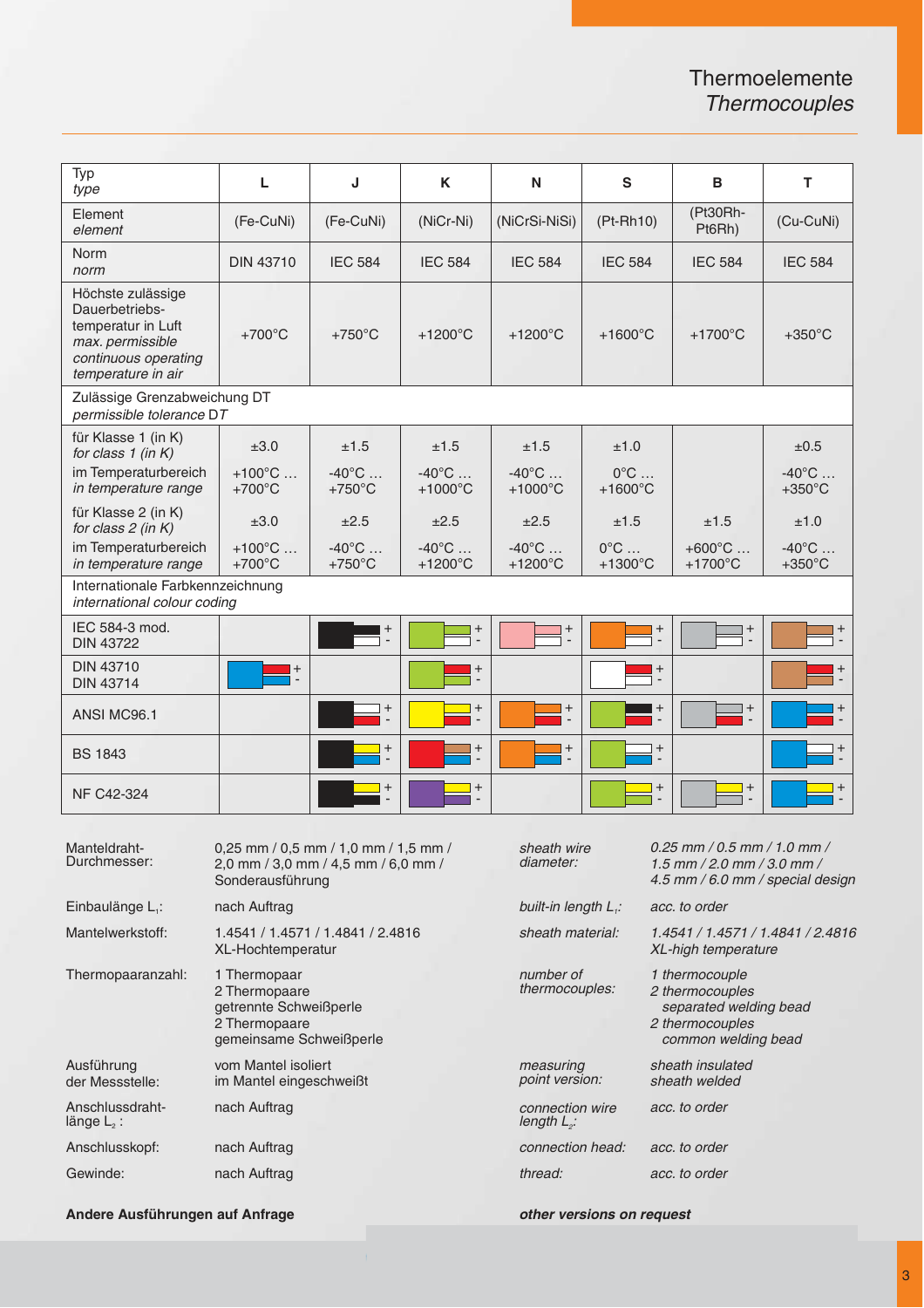#### Beispiele für Thermoelemente mit 1 oder 2 Thermopaaren Examples for thermocouples with 1 or 2 thermocouples

Die nachstehenden Typen sind repräsentative Beispiele, auf Anfrage ist die Lieferung anderer Längen, Durchmesser oder Materialien möglich.

The following types are representative examples, delivery of further lengths, diameters or materials available on request.



| Typ:<br>type:           | Norm:<br>Anschluss-<br>kopf:<br>connection<br>norm:                                                                                                                                                         |                                          | Thermo-<br>paar:<br>thermo- | Maße:<br>dimensions:                                                                                                                                            |                                    | Schutz-<br>rohrwerk-<br>stoff:<br>protective   | Einsatz-<br>temperatur:<br>working |  |
|-------------------------|-------------------------------------------------------------------------------------------------------------------------------------------------------------------------------------------------------------|------------------------------------------|-----------------------------|-----------------------------------------------------------------------------------------------------------------------------------------------------------------|------------------------------------|------------------------------------------------|------------------------------------|--|
|                         |                                                                                                                                                                                                             | head:                                    | couple:                     | EL.                                                                                                                                                             | <b>NL</b>                          | tube<br>material:                              | temperature:                       |  |
| T343<br>Ø <sub>15</sub> |                                                                                                                                                                                                             | <b>DIN</b><br>43729,<br>Form B           | L, J,<br>K, S,<br>B         | 50460<br>50670<br>50960                                                                                                                                         | 500<br>710<br>1000                 | 1.4571<br>1.4841                               | siehe<br>Seite 3<br>see<br>page 3  |  |
| 55<br>40<br>EL<br>32    | Prozessanschluss:<br>mit verschiebbarem Anschlagflansch / Einschweißflansch<br>with movable flange / welded flange<br>process connection:<br>Messumformereinbau möglich / transmitter installation possible |                                          |                             |                                                                                                                                                                 |                                    |                                                |                                    |  |
| <b>NL</b>               |                                                                                                                                                                                                             |                                          |                             |                                                                                                                                                                 |                                    |                                                |                                    |  |
| T344A<br>蝨<br>70        | <b>DIN</b><br>43733                                                                                                                                                                                         | <b>DIN</b><br>43729,<br>Form A           | L, J,<br>K, S,<br>B         | 100460<br>100670<br>100960<br>100  1360<br>100  1960                                                                                                            | 500<br>710<br>1000<br>1400<br>2000 | 1.4571<br>1.4762<br>1.4749<br>1.4841<br>2.4816 | siehe<br>Seite 3<br>see<br>page 3  |  |
| Ø22<br>32<br>EL<br>NL   | Prozessanschluss:<br>mit verschiebbarem Anschlagflansch / Einschweißflansch<br>with movable flange / welded flange<br>process connection:                                                                   |                                          |                             |                                                                                                                                                                 |                                    |                                                |                                    |  |
|                         | Messumformereinbau möglich / transmitter installation possible                                                                                                                                              |                                          |                             |                                                                                                                                                                 |                                    |                                                |                                    |  |
|                         |                                                                                                                                                                                                             |                                          |                             |                                                                                                                                                                 |                                    |                                                |                                    |  |
| T344B                   | <b>DIN</b><br>43733                                                                                                                                                                                         | <b>DIN</b><br>43729,<br>Form B           | L, J,<br>K, S,<br>B         | 100210<br>100  460                                                                                                                                              | 250<br>500                         | 1.4571<br>1.4762<br>1.4749<br>1.4841           | siehe<br>Seite 3<br>see<br>page 3  |  |
| 70<br>Ø15<br>EL<br>32   |                                                                                                                                                                                                             | Prozessanschluss:<br>process connection: |                             | mit verschiebbarem Anschlagflansch / Einschweißflansch<br>with movable flange / welded flange<br>Messumformereinbau möglich / transmitter installation possible |                                    |                                                |                                    |  |
| <b>NL</b>               |                                                                                                                                                                                                             |                                          |                             |                                                                                                                                                                 |                                    |                                                |                                    |  |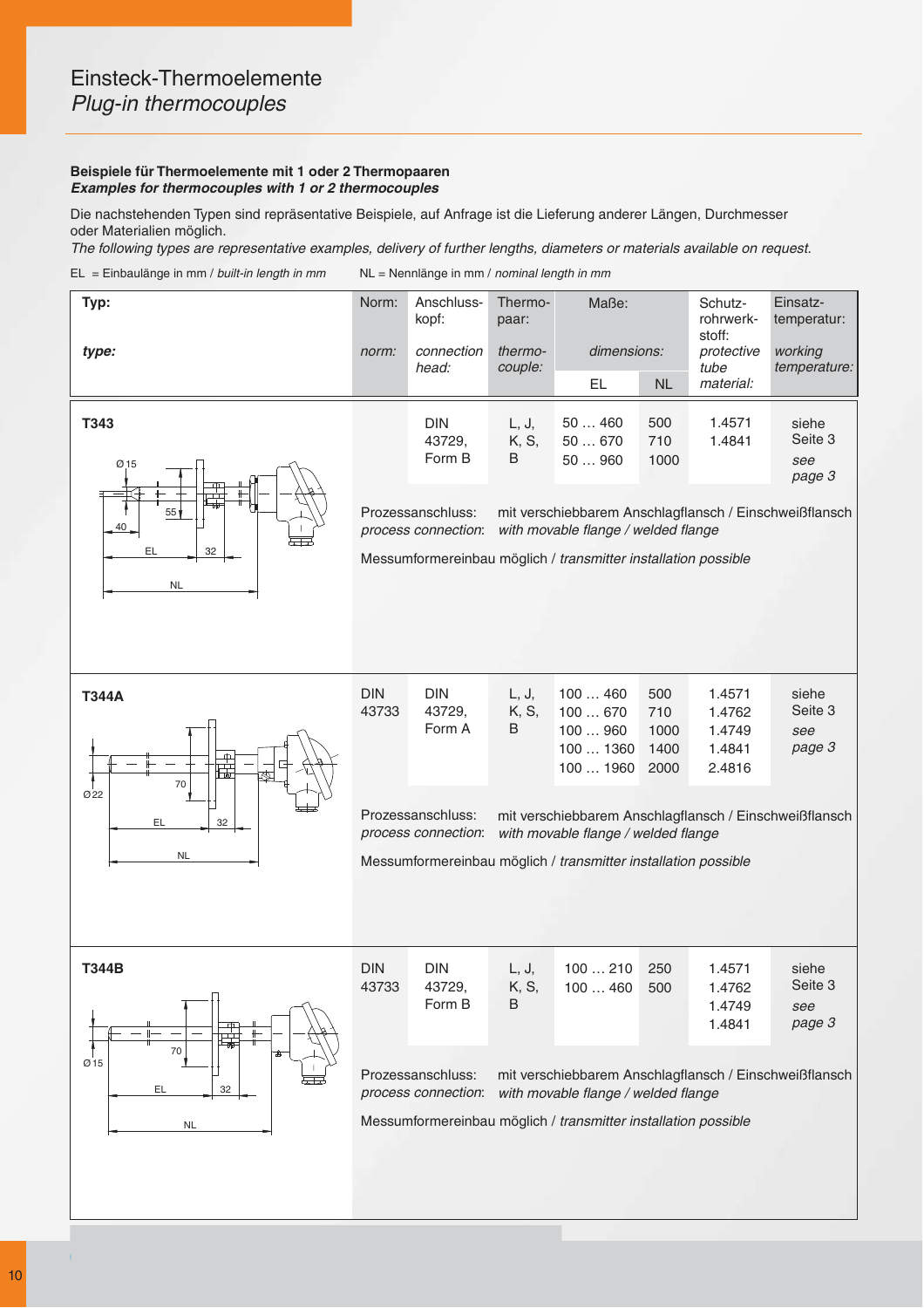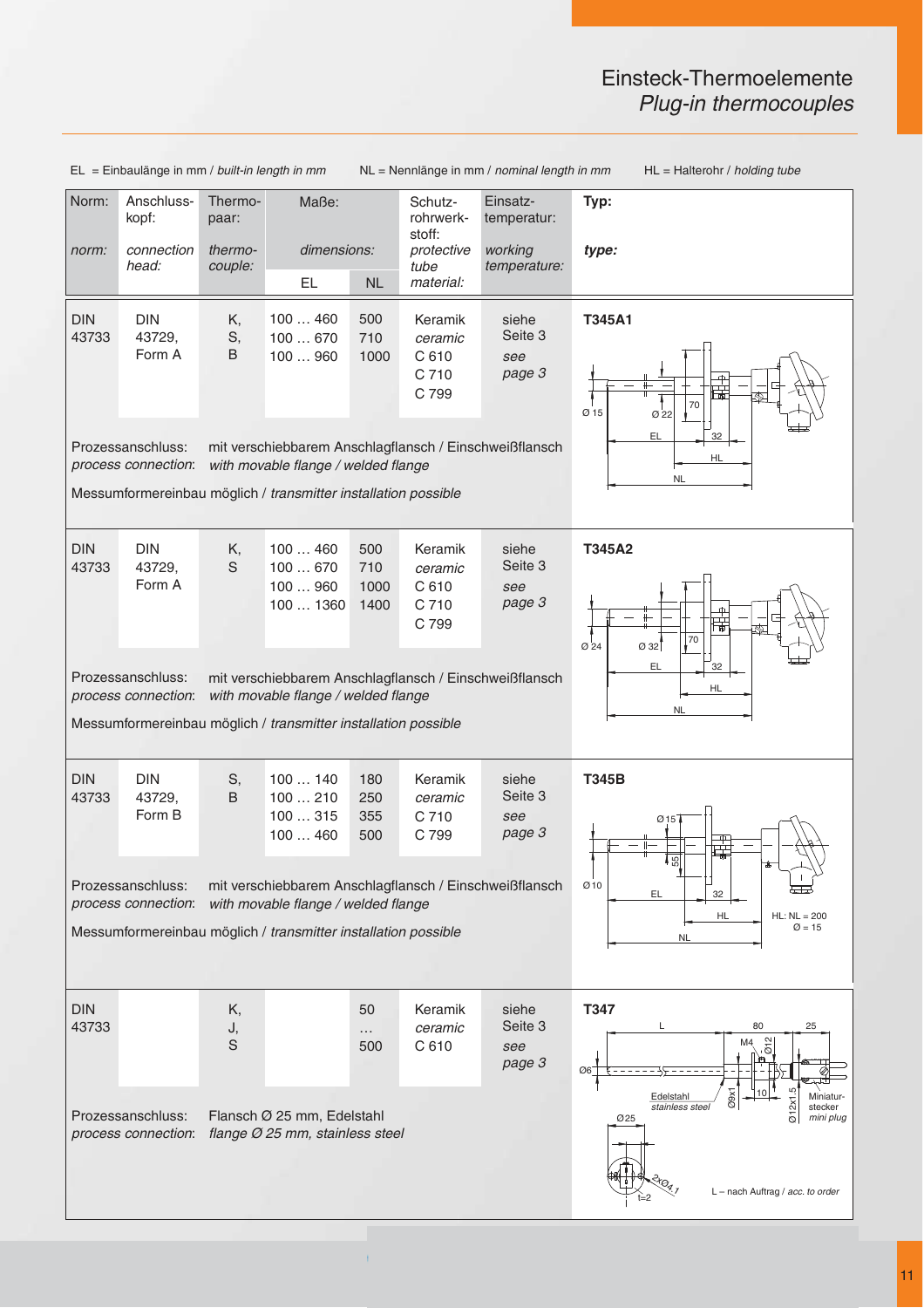#### Beispiele für Thermoelemente mit 1 oder 2 Thermopaaren Examples for thermocouples with 1 or 2 thermocouples

Die nachstehenden Typen sind repräsentative Beispiele, auf Anfrage ist die Lieferung anderer Längen, Durchmesser oder Materialien möglich.

The following types are representative examples, delivery of further lengths, diameters or materials available on request.

 $EL = E$ inbaulänge in mm / built-in length in mm NL = Nennlänge in mm / nominal length in mm

| Typ:                                               | Norm:                                                          | Anschluss-<br>kopf:                                                                                                                                                                                                        | Thermo-<br>paar:   | Gewinde,<br>Maße (in mm):                                                                                                                                                                     | Schutz-<br>rohrwerk-<br>stoff:  | Einsatz-<br>temperatur:     |  |  |
|----------------------------------------------------|----------------------------------------------------------------|----------------------------------------------------------------------------------------------------------------------------------------------------------------------------------------------------------------------------|--------------------|-----------------------------------------------------------------------------------------------------------------------------------------------------------------------------------------------|---------------------------------|-----------------------------|--|--|
| type:                                              | norm:                                                          | connection<br>head:                                                                                                                                                                                                        | thermo-<br>couple: | thread,<br>dimensions<br>(in mm):                                                                                                                                                             | protective<br>tube<br>material: | working<br>temperature:     |  |  |
| T323<br>kπ                                         |                                                                | <b>DIN</b><br>43729,<br>Form B                                                                                                                                                                                             | L, J,<br>K, N      | $G\frac{1}{2}$ <sup>"</sup> A, NL = 710<br>nach Auftrag<br>acc. to order                                                                                                                      | 1.4571<br>1.4841                | siehe Seite 3<br>see page 3 |  |  |
|                                                    |                                                                | Prozessanschluss: Klemmverschraubung<br>process connection: clamp connection                                                                                                                                               |                    | Messumformereinbau möglich / transmitter installation possible                                                                                                                                |                                 |                             |  |  |
| T326<br>$\sim 500$                                 |                                                                | <b>DIN</b><br>43729,<br>Form B                                                                                                                                                                                             | L, J,<br>K, S      | $L = 500$ 1000                                                                                                                                                                                | 1.4749<br>1.4762                | siehe Seite 3<br>see page 3 |  |  |
| 022<br>~105<br>Ø 22                                |                                                                | Prozessanschluss: ohne, Anschlagflansch 22 oder verstellbare Verschraubung<br>process connection: without, flange 22 or with adjustable screw connection<br>Messumformereinbau möglich / transmitter installation possible |                    |                                                                                                                                                                                               |                                 |                             |  |  |
| T354                                               | <b>DIN</b><br>43765                                            | <b>DIN</b><br>43729,<br>Form B                                                                                                                                                                                             | L, J,<br>K, N      | $G'/2$ "A<br>nach Auftrag<br>acc. to order                                                                                                                                                    | 1.4571<br>1.4841                | siehe Seite 3<br>see page 3 |  |  |
| 130                                                |                                                                | Messumformereinbau möglich / transmitter installation possible                                                                                                                                                             |                    |                                                                                                                                                                                               |                                 |                             |  |  |
| <b>T370</b><br>D<br>EL<br>≖                        |                                                                | Form J                                                                                                                                                                                                                     | L, J,<br>K.        | 105<br>140<br>175<br>230<br>245<br>nach Auftrag<br>acc. to order                                                                                                                              | 1.4571                          | siehe Seite 3<br>see page 3 |  |  |
|                                                    | Messumformereinbau möglich / transmitter installation possible |                                                                                                                                                                                                                            |                    |                                                                                                                                                                                               |                                 |                             |  |  |
| <b>T370G</b><br>$\sigma$<br>14<br>44.5<br>EL<br>58 |                                                                | Form J                                                                                                                                                                                                                     | L, J,<br>K         | $G\frac{1}{2}$ , EL = 50<br>$G\frac{1}{2}$ , EL = 100<br>$G\frac{1}{2}$ , EL = 150<br>$G\frac{1}{2}$ , EL = 250<br>$G^3/s$ ", EL = 50<br>$G^3/s$ ", EL = 100<br>nach Auftrag<br>acc. to order | 1.4571                          | siehe Seite 3<br>see page 3 |  |  |
|                                                    |                                                                |                                                                                                                                                                                                                            |                    | Messumformereinbau möglich / transmitter installation possible                                                                                                                                |                                 |                             |  |  |

www.heinz-messwiderstaende.de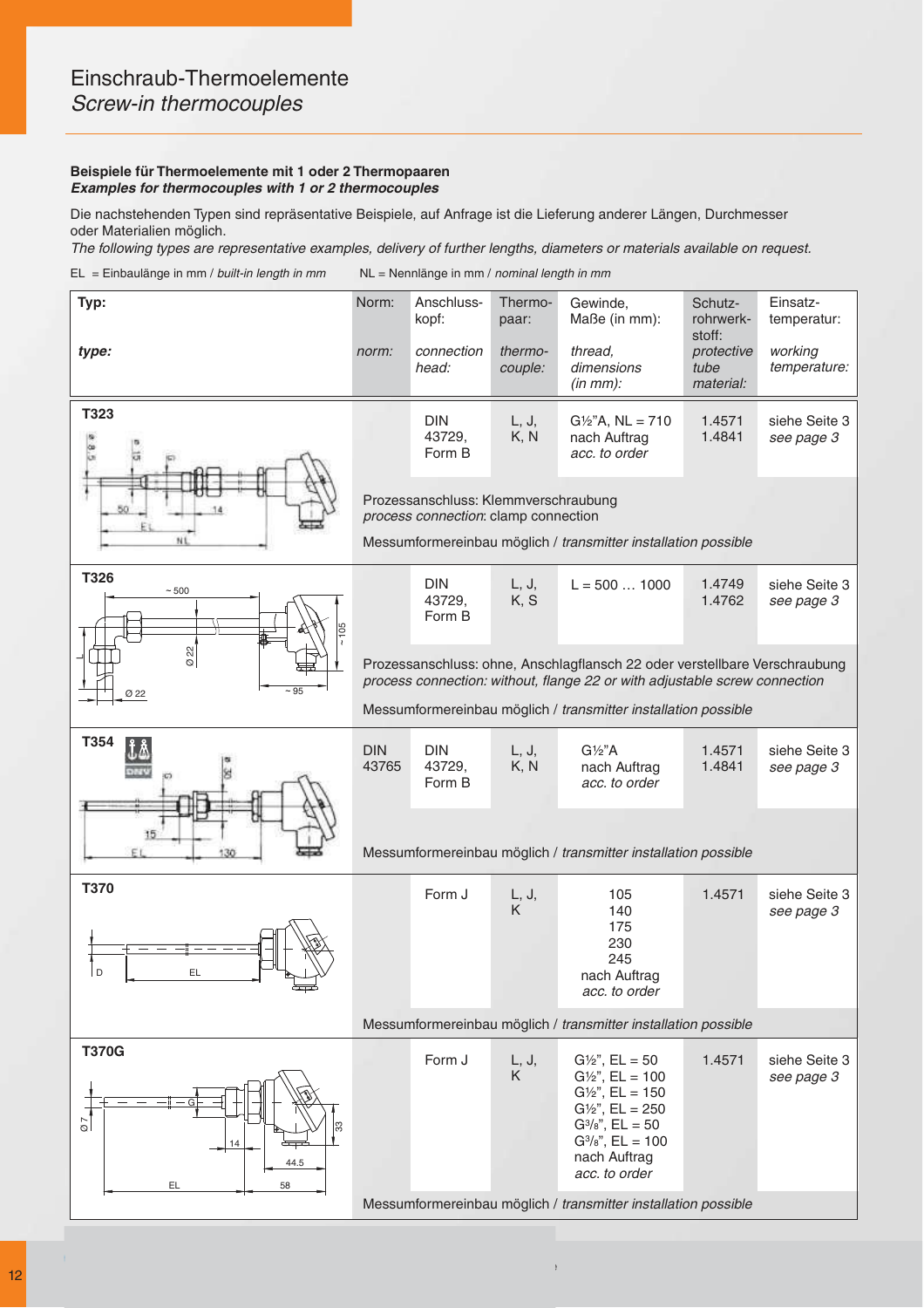# Hülsenthermoelemente - Kabelthermoelemente HTE Sleeve thermocouples - Cable thermocouples HTE

#### Anwendung:

Diese Fühler dienen zur Erfassung von Temperaturen in flüssigen und gasförmigen Medien, mittels Einbau in Tauchhülse.

#### Technische Daten:

| Messbereich:           | $-35^{\circ}$ C $ + 80^{\circ}$ C PVC,<br>$-50^{\circ}$ C $ +180^{\circ}$ C Silikon,<br>$-50^{\circ}$ C $+350^{\circ}$ C Glasseide<br>-50°C  +600°C Glasseide/Edelstahlgeflecht |
|------------------------|---------------------------------------------------------------------------------------------------------------------------------------------------------------------------------|
| Thermopaar:            | K, J, L, N, T                                                                                                                                                                   |
| Fühlerhülsenwerkstoff: | Edelstahl 1.4571                                                                                                                                                                |
| Fühlerkabel:           | PVC, Silikon, Glasseide oder<br>Glasseide mit Edelstahlgeflecht;<br>1,5 m (optional auch andere Längen)                                                                         |
| Isolationswiderstand:  | <sup>3</sup> 100 MW, bei 20°C (500 VDC)                                                                                                                                         |
| Schutzart:             | IP 54 nach DIN 40050 (V4A-Hülse),<br>verpresst und gerollt                                                                                                                      |

#### Fühler auch mit Feder lieferbar

Bei Bestellungen immer Typ, Messbereich, Fühlerwerkstoff, -durchmesser und -länge sowie Leitungslänge angeben

#### Application:

These probes are made for temperature measurement in liquids and gases by installation into immersion sleeves.

#### Technical data:

| measuring range:              | -35°C  +80°C PVC.<br>$-50^{\circ}$ C $$ $+180^{\circ}$ C silicone,<br>$-50^{\circ}$ C $$ $+350^{\circ}$ C glass silk<br>-50°C  +600°C glass silk/VA-netting |
|-------------------------------|-------------------------------------------------------------------------------------------------------------------------------------------------------------|
| thermocouples:                | K. J. L. N. T                                                                                                                                               |
| sensor sleeve<br>material:    | stainless steel 1.4571                                                                                                                                      |
| sensor cable:                 | PVC, silicone, glass silk or glass silk with<br>braided stainless steel:<br>1.5 m (optional also other lengths)                                             |
| <i>insulation resistance:</i> | <sup>3</sup> 100 MN, at 20°C (500 VDC)                                                                                                                      |
| <i>protection class:</i>      | IP 54 acc. to DIN 40050 (V4A-sleeve),<br>integrally molded and rolled                                                                                       |

Probes are also available with spring

On orderings type, measuring range, probe material, diameter and length as well as wire length have always to be declared

Goethestraße 16





Kabelthermoelement 6x50.2500.2L cable thermocouple 6x50.2500.2L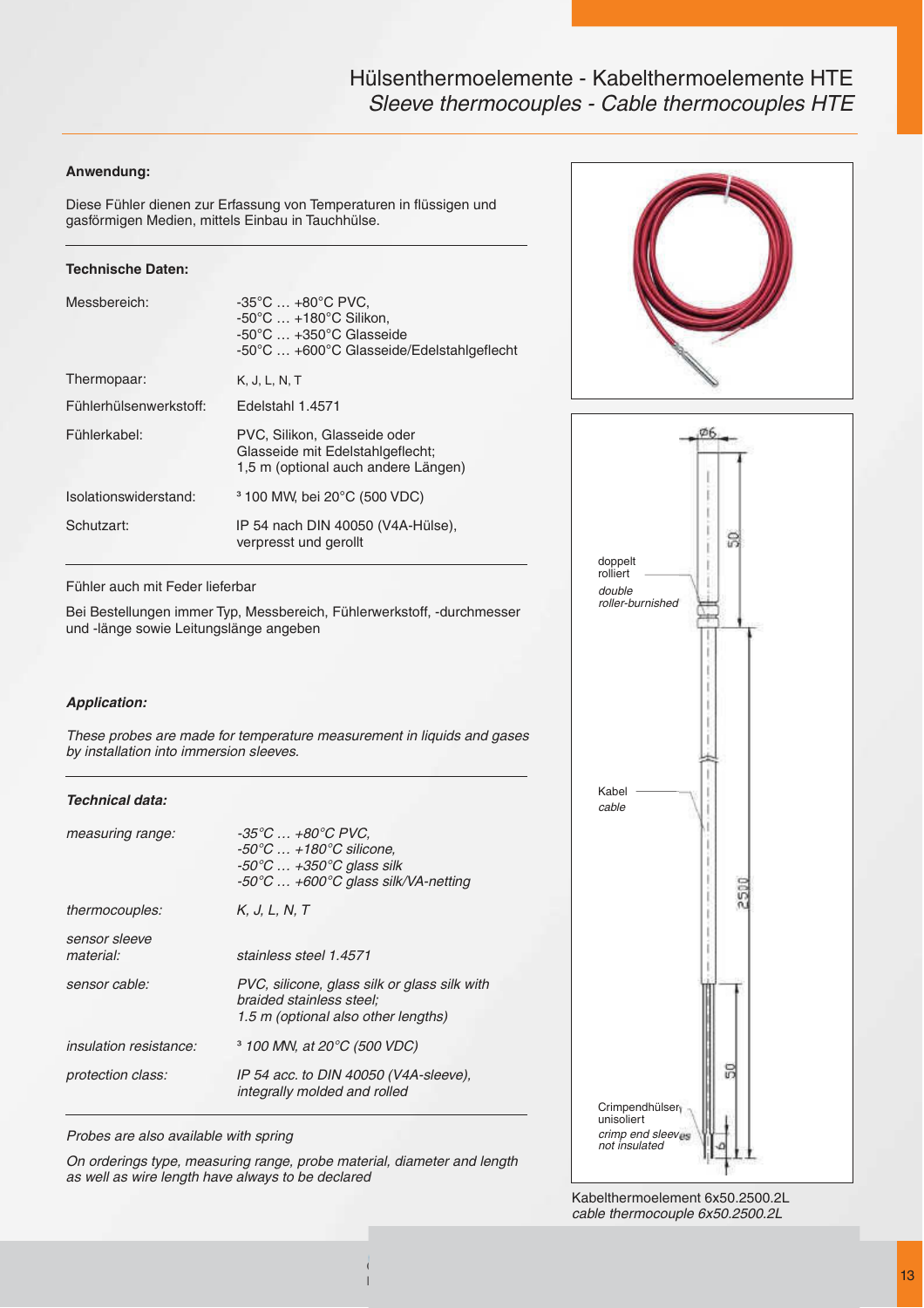Oberflächen-Tastfühler mit Kabel Surface touch probe with cable

#### Anwendung:

Kleiner Oberflächen-Tastfühler mit Thermopaar Typ K dient zur Messung der Oberflächentemperatur. Guter Wärmekontakt durch gefederte Messspitze.

#### Application:

Small surface touch probe with thermocouple type K made for measurement of the surface temperature. Good thermal contact by spring-mounted measuring tip.

Tastfühler mit Miniaturstecker Touch probe with miniature plug





Goethestraße 16 D-98716 Elgersburg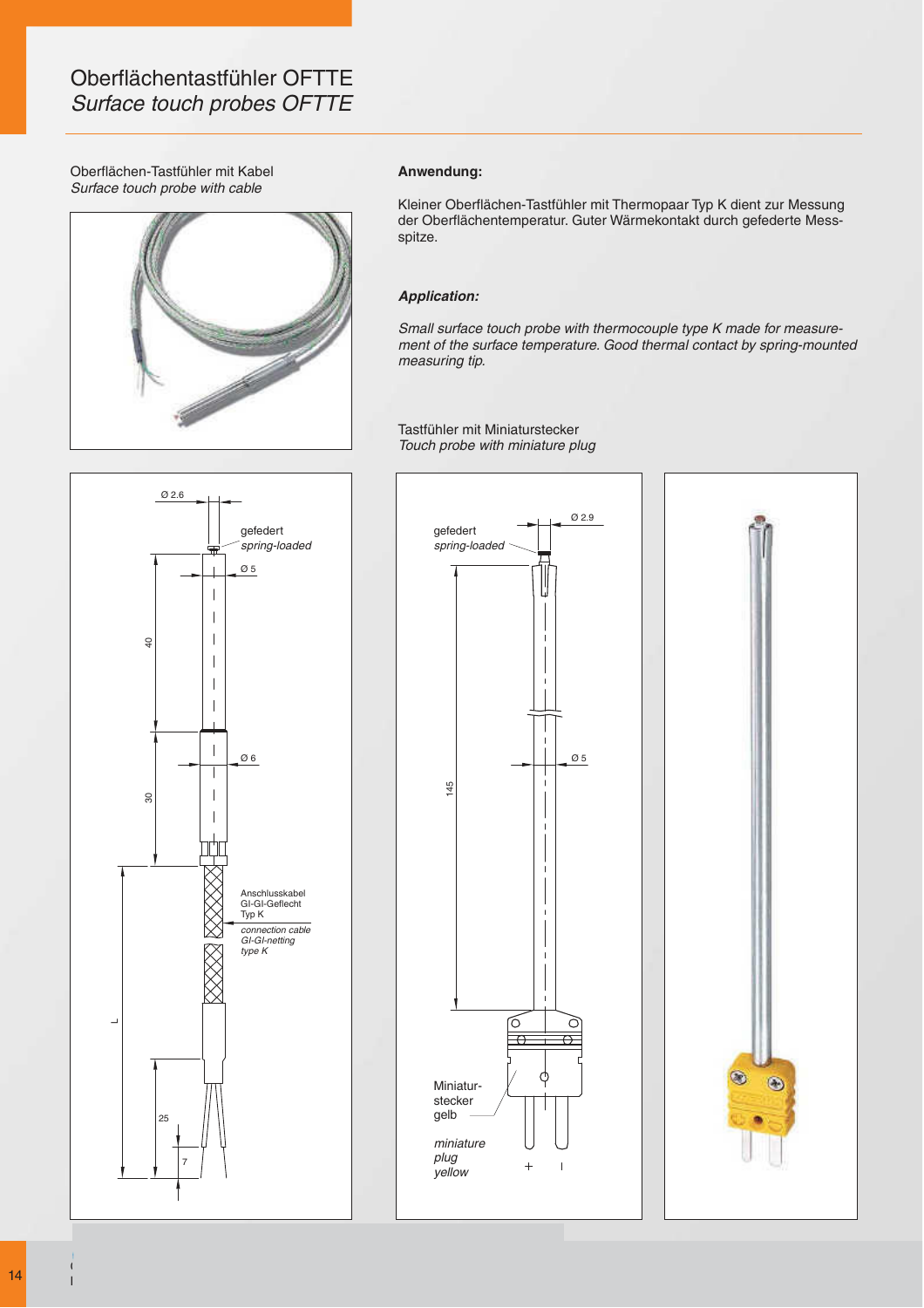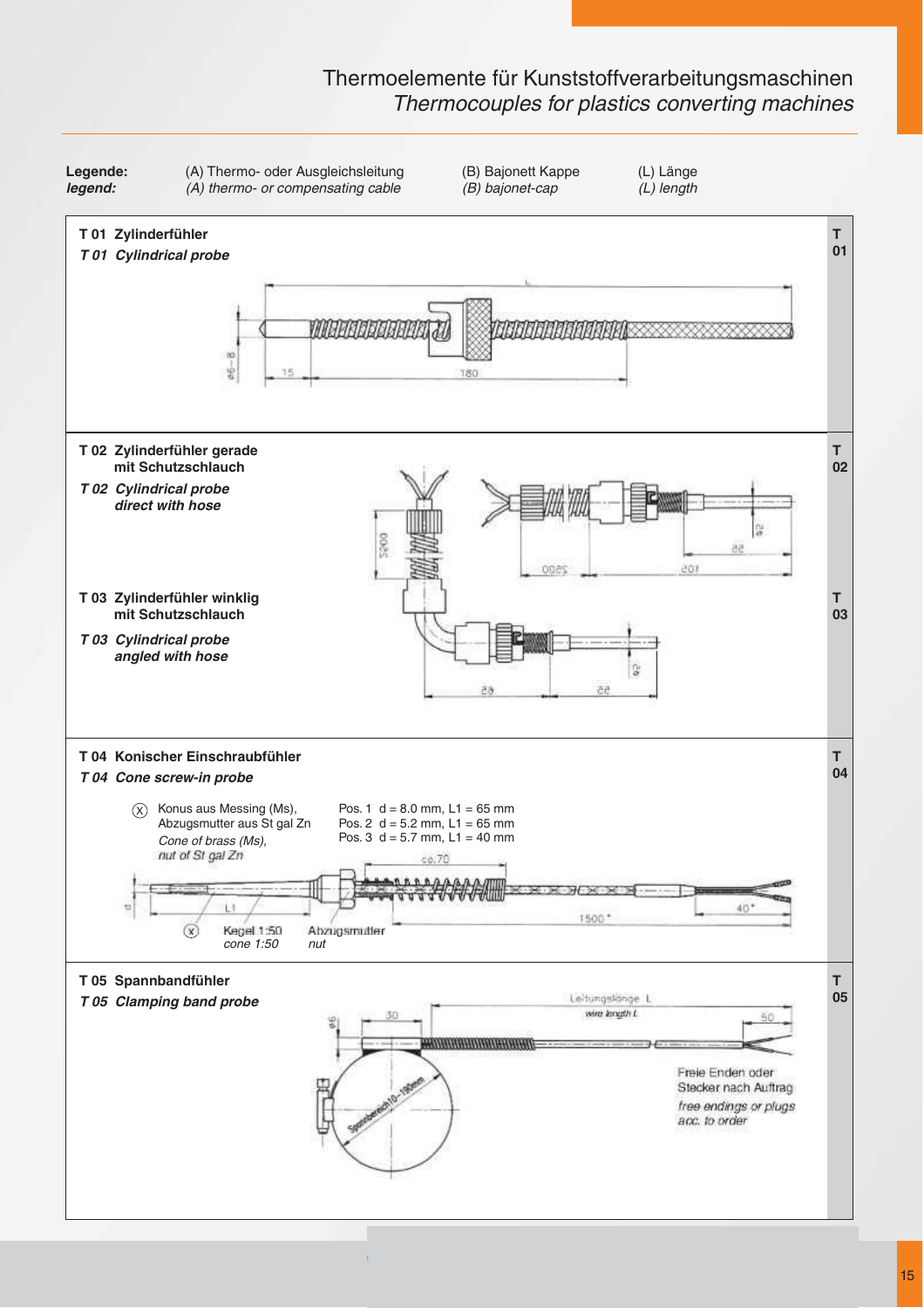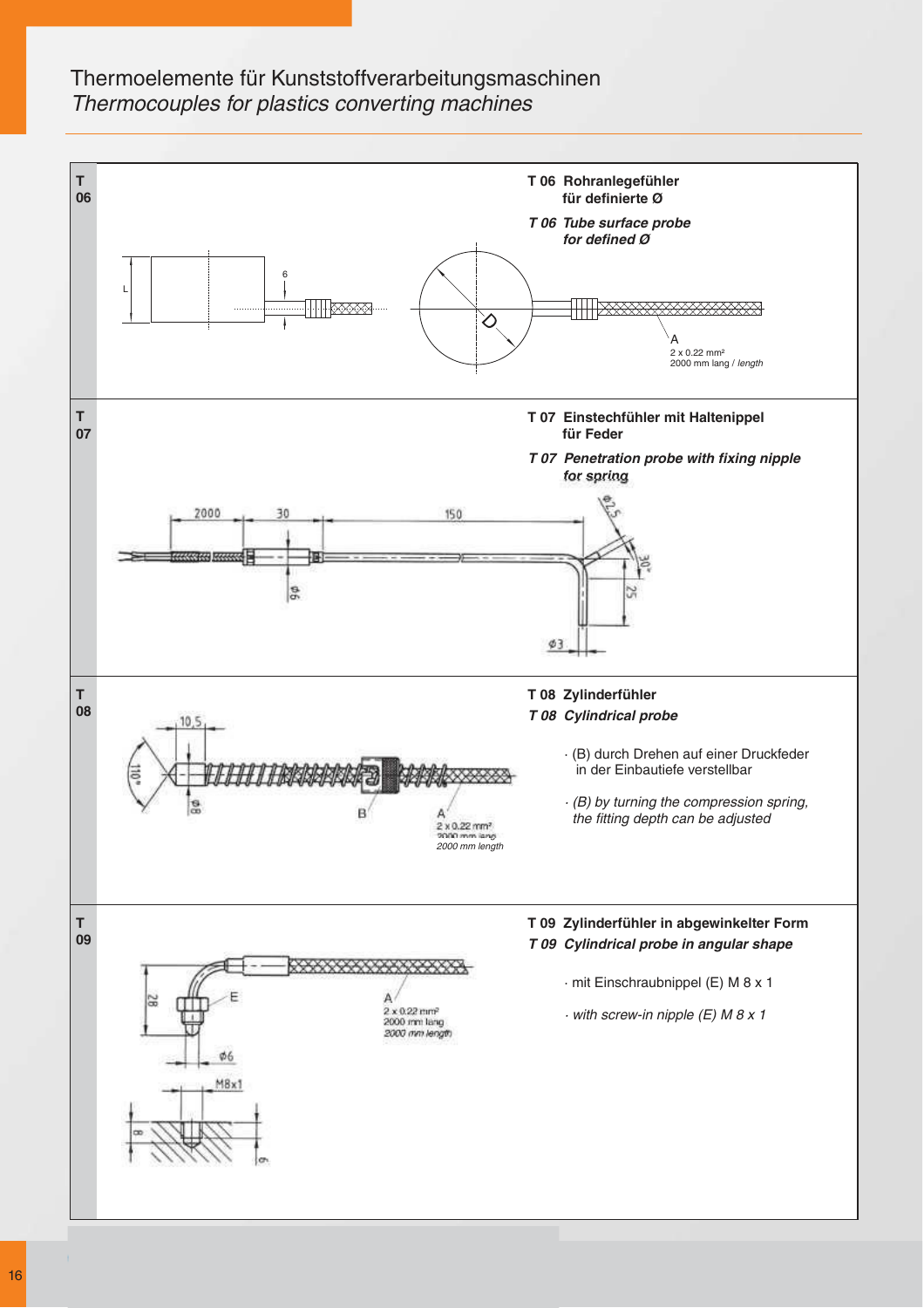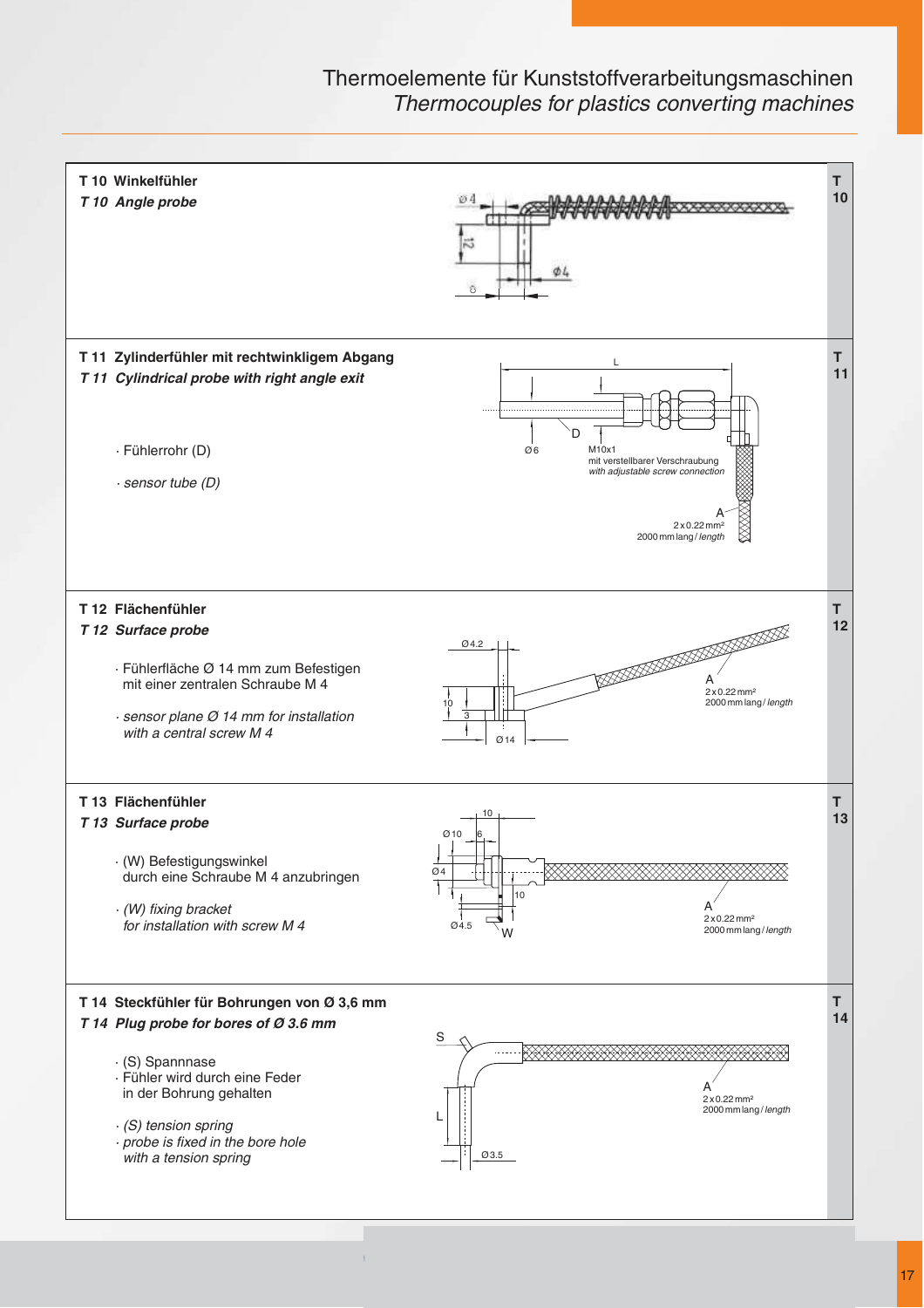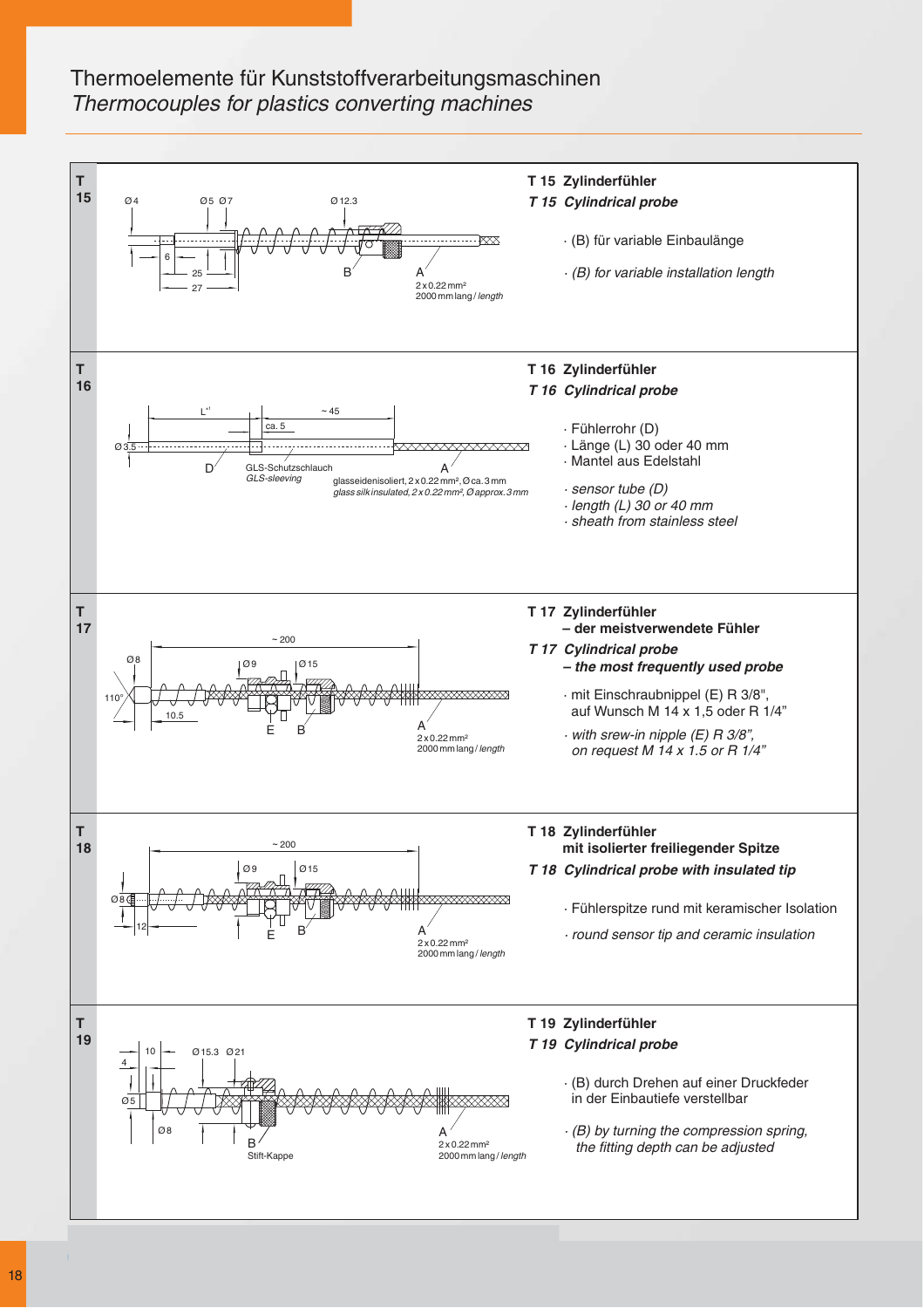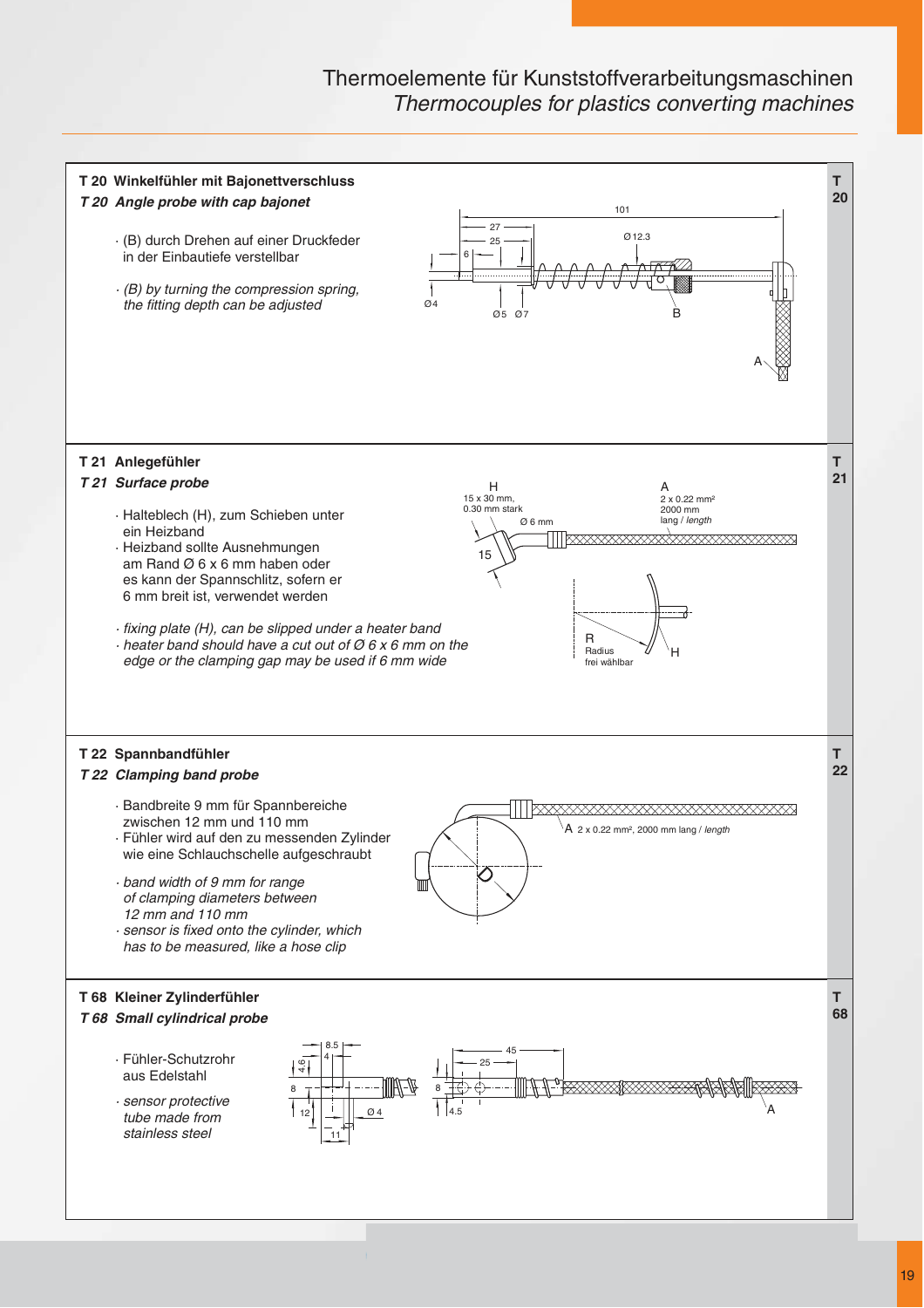# Nutenthermoelemente NTE Slot thermocouples NTE



Einsatztemperatur:

Zulässige Höchsttemperatur:

Maße:

Spannungsfestigkeit:

Zulässiger Druck:

Isolation der Anschlussleitung:

Leitungsquerschnitt:

Länge der Anschlussleitung: K, J, L, T, N

-50°C … +180°C

+200°C

Länge (l), Breite (b), Dicke (s) nach Auftrag

5 kV, Wechselspannung, £ 50 Hz, 1 min. Dauer

2 MPa £

FEP, PFA, PTFE rund oder flach

0,22 $mm<sup>2</sup>$ oder nach Wunsch

1m, 1,5 m, 3 m, 4 m, 5 m, nach Auftrag

K, J, L, T, N  $-50^{\circ}$ C  $...$  +180 $^{\circ}$ C +200°C length (l), width (b), thickness (s) acc. to order 5 kV, alternating voltage, £ 50 Hz, 1 minute duration 2 MPa £ FEP, PFA, PTFE round or flat 0.22 mm<sup>2</sup> or on request 1m, 1.5 m, 3 m, 4 m, 5 m, acc. to order Sensor element: Working temperature: Maximum temperature: Dimensions: Electric strength: Maximum pressure: Connection line insulation: Wire cross section: Connection line length:

20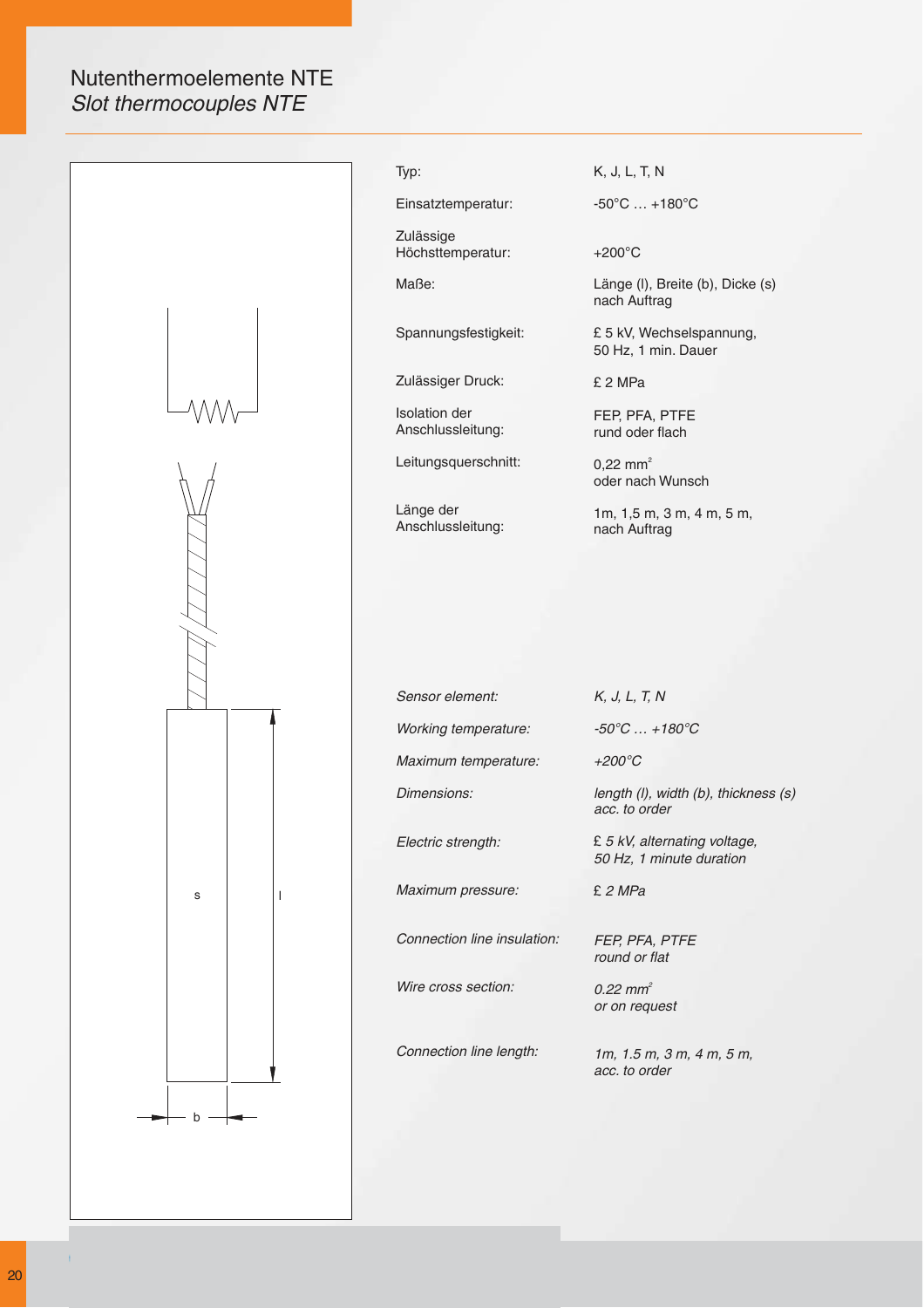Die aufgeführten Mantelthermoelemente sind repräsentative Beispiele (technische Daten siehe Seite 3), auf Anfrage ist die Lieferung anderer Längen, Durchmesser oder Materialien möglich.

The following mineral insulated thermocouples are representative examples (technical data see page 3), delivery of further lengths, diameters or materials available on request.

| Mantelthermoelemente mit freien Leitungsenden<br><b>Mineral insulated thermocouples</b><br>with free ends |                                                                     | 301 |
|-----------------------------------------------------------------------------------------------------------|---------------------------------------------------------------------|-----|
| mit Stabilisierungshülse<br>with stabilizing sleeve                                                       |                                                                     | 302 |
| <b>Mantelthermoelemente mit Stecker</b><br>Mineral insulated thermocouples with plug                      |                                                                     |     |
| mit Miniaturstecker<br>with miniature plug                                                                | ⊘<br>Ø                                                              | 303 |
| mit Standardstecker<br>with standard plug                                                                 | Æ                                                                   | 304 |
| Messeinsatz für Mantelthermoelemente                                                                      |                                                                     |     |
| <b>Measuring insert for mineral insulated</b><br>thermocouples                                            |                                                                     | 305 |
| <b>Messeinsatz ohne Sockel</b><br>für Mantelthermoelemente                                                | 猫<br>1.5.                                                           |     |
| Measuring insert without base for<br>mineral insulated thermocouples                                      | deem                                                                | 306 |
| Mantelthermoelemente mit LEMO-Kontakt                                                                     |                                                                     | 307 |
| <b>Mineral insulated thermocouples</b><br>with LEMO-contact                                               | Pinbelegung<br>pin assignment<br>€<br>nach Auftrag<br>acc. to order |     |
| <b>Mantelthermoelemente</b><br>mit LEMO-Kupplung / -Stecker                                               |                                                                     |     |
| <b>Mineral insulated thermocouples</b><br>with LEMO-coupling / -connector                                 | bushing $+$<br>Buchse +<br>F<br>$\bigodot$<br>Stift -<br>pin -      | 308 |
| Ł                                                                                                         | Buchse -<br>bushing -<br>M                                          |     |
|                                                                                                           | $\widehat{\bullet}$<br>Stift +<br>$pin +$                           |     |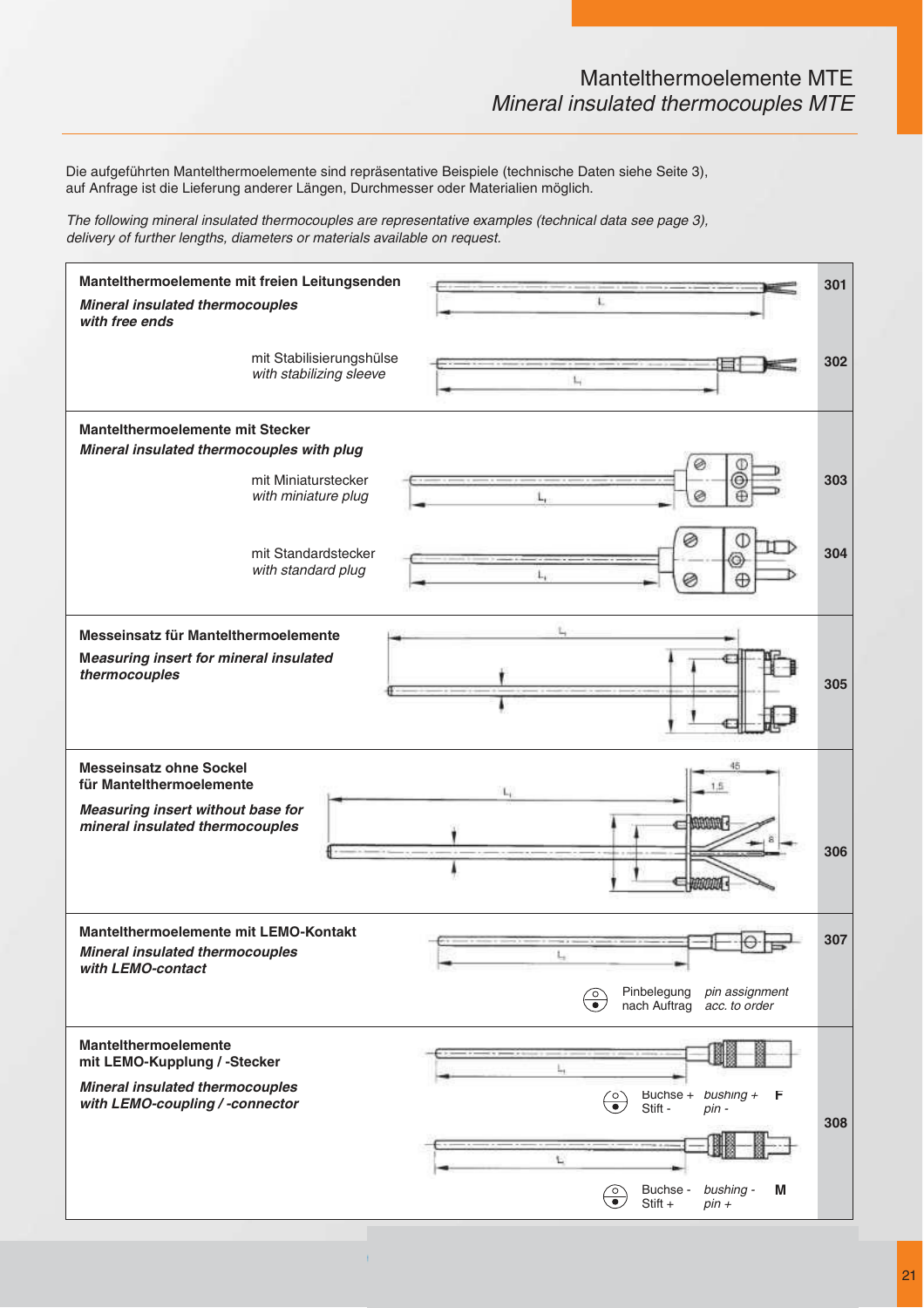# Mantelthermoelemente MTE Mineral insulated thermocouples MTE

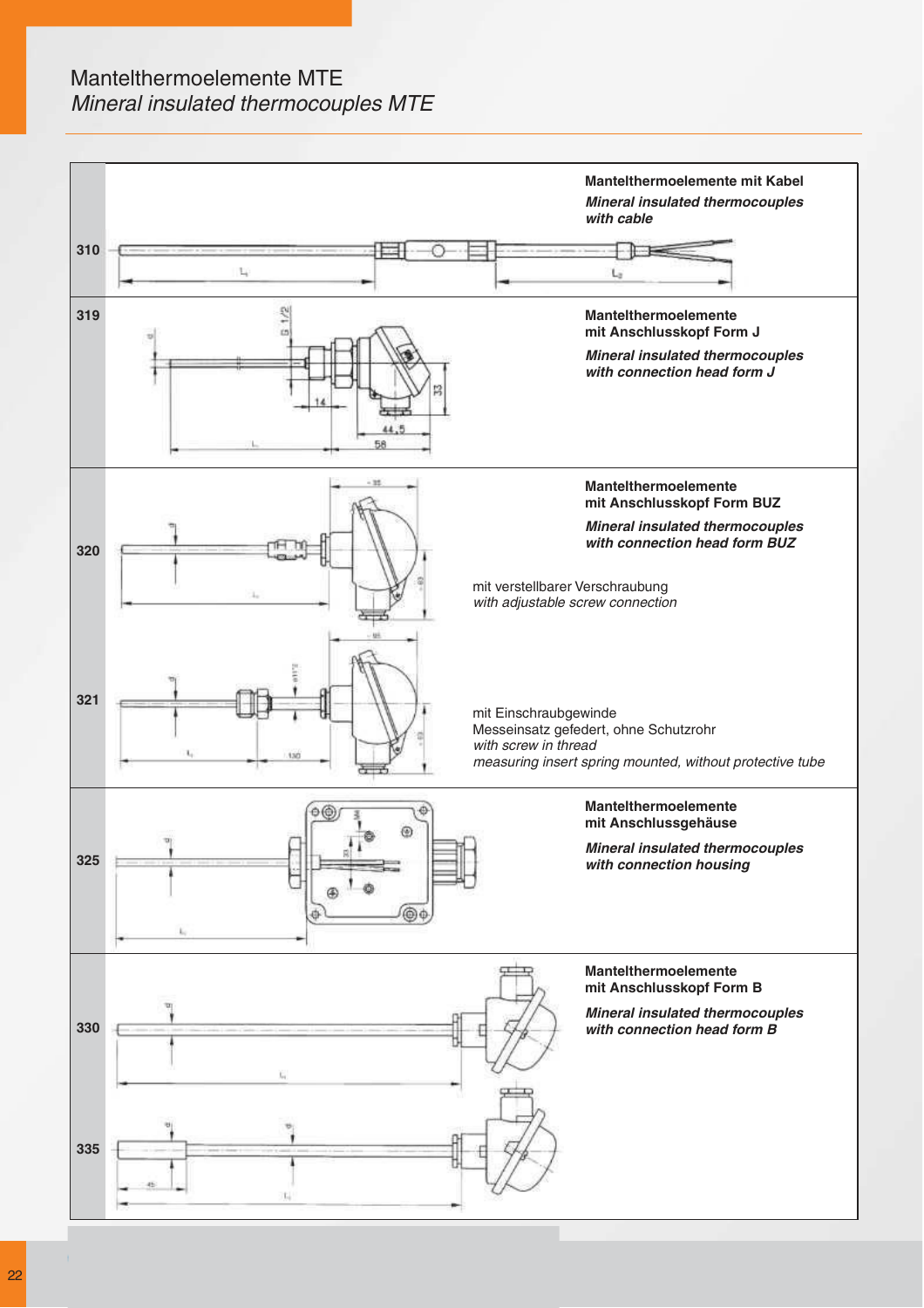# Thermoelementhandfühler Thermocouple handle probe

| Beschreibung                                                                                                                 | Mess-<br>bereich                            | Schutz-<br>rohr         | Messstelle                             | Griff     | Anschluss-<br>leitung | <b>Typ</b><br>Darstellung        |
|------------------------------------------------------------------------------------------------------------------------------|---------------------------------------------|-------------------------|----------------------------------------|-----------|-----------------------|----------------------------------|
| description                                                                                                                  | tempe-<br>rature<br>range                   | protec-<br>tive<br>tube | measuring<br>point                     | handle    | connecion<br>line     | type<br>figure                   |
| universell einsetzbarer<br>Fühler zur Messung<br>von Flüssigkeiten und<br>Luft                                               | $-50^{\circ}$ C<br>$+500^{\circ}$ C         | VA                      | mit dem<br>Schutzrohr<br>verbunden     | PA        | PVC-<br>isoliert      | <b>TEF 10</b><br>$150 -$         |
| Universal probe for the<br>measurement of liquids<br>and air                                                                 | $-50^{\circ}C$<br>+500 $\mathrm{^{\circ}C}$ | VA                      | connected<br>with protec-<br>tive tube | PA        | PVC-<br>insulated     | $\overline{OZ}$ 4                |
| Fühler mit biegbarem<br>Thermoelement                                                                                        | $-50^{\circ}$ C<br>$+750^{\circ}$ C         | VA                      | vom<br>Schutzrohr<br><i>isoliert</i>   | PA        | PVC-<br>isoliert      | <b>TEF 12</b><br>200             |
| Probe with flexible<br>mineral insulated<br>thermocouple                                                                     | $-50^{\circ}C$<br>+750 $\mathrm{^{\circ}C}$ | VA                      | insulated<br>from protec-<br>tive tube | PA        | PVC-<br>insulated     | Ø14,5                            |
| universell einsetzbarer<br>Einstechfühler, Spitze<br>zentrisch oder schräg<br>angeschliffen, Aufpreise<br>für schräge Spitze | $-50^{\circ}$ C<br>$+400^{\circ}$ C         | VA                      | mit dem<br>Schutzrohr<br>verbunden     | PA        | PVC-<br>isoliert      | <b>TEF 20</b><br>100<br>02.4     |
| Universal penetration<br>probe,<br>centrical or oblique tip,<br>extra cost for oblique tip                                   | $-50^{\circ}C$<br>+400 $^{\circ}$ C         | VA                      | connected<br>with protec-<br>tive tube | PA        | PVC-<br>insulated     |                                  |
| Oberflächenfühler zur<br>Messung an ebenen<br>metallischen Flächen,<br>gefedertes Cu-Plättchen                               | $-50^{\circ}$ C<br>$+400^{\circ}$ C         | VA                      |                                        | <b>PA</b> | PVC-<br>isoliert      | <b>TEF 30</b><br>150             |
| Surface temperature<br>probe for the measure-<br>ment at flat metallic sur-<br>faces, flexible copper die                    | $-50^{\circ}C$<br>+400 $^{\circ}$ C         | VA                      |                                        | PA        | PVC-<br>insulated     | $\overline{\mathcal{O}}$<br>54,5 |
| Luftfühler                                                                                                                   | $-50^{\circ}$ C<br>$+500^{\circ}$ C         | VA,<br>perfo-<br>riert  |                                        | PA        | PVC-<br>isoliert      | <b>TEF 40</b><br>150<br>000      |
| Air probe                                                                                                                    | $-50^{\circ}C$<br>+500 $^{\circ}C$          | VA,<br>perfo-<br>rated  |                                        | PA        | PVC-<br>insulated     | $\overline{O}$                   |

Fühler sind mit den Paarungen NiCr-Ni (K); Fe-CuNi (J) nach IEC 584 bzw. FeCuNi (L) nach DIN 43710 erhältlich. Der angegebene Einsatztemperaturbereich bezieht sich auf den sensitiven Teil an der Messspitze. Für die max. zulässige Temperatur am Griff und der Anschlussleitung gelten die werkstoffabhängigen Kennwerte (PA max. 130°C). Anschlussleitungslänge 1,5 m; andere Längen und Kabelarten sowie abweichende Schutzrohrlängen und -durchmesser auf Anfrage; Anschlussenden bzw. -stecker nach Angabe.

Probes are available with the thermocouples NiCr-Ni (K) and Fe-CuNi (J) according to IEC 584, or with the combination FeCuNi (L) according to DIN 43710. The temperature range given is related to the sensitive part of the measuring tip. For the maximum temperatures of the handle and the connection line the material-dependent characteristic values (PA max. 130°C) are valid. Connection line length 1.5 m; different lengths and diameters of the protective tube on request; connection ends and connector plugs according to specification.